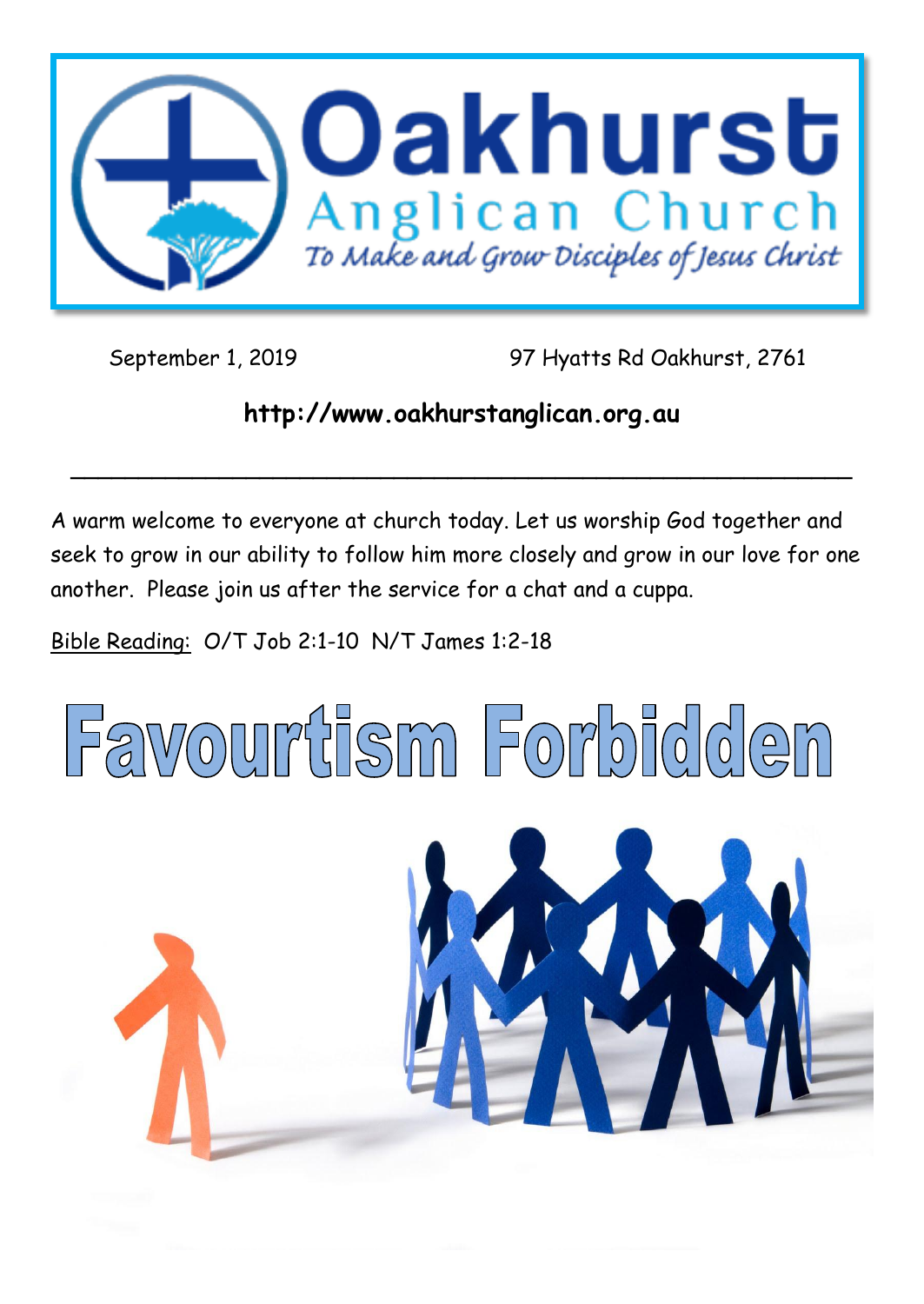#### Praise and Prayer Points

- Give thanks for the dedicated and hard working nominators, for so many months spent looking for a minister to come to lead us into the future. Thanks to their families also who supported them.
- Pray for those known to us, who are grieving the loss of a loved one.
- Pray for those suffering from various viruses, Pray Gods healing hand on them .
- Pray for Phil as brings us Gods message while Syd is on holidays and as he prepares to lead us a little longer.

## Pastoral Care for Lenore

Ken will probably be in hospital for anything up to 10 days.

To reach out to Lenore in love and care, give her a phone call of an evening, or drop in a little meal. Pray for them and seek Gods direction how you can show love and compassion to these our brother and sister in Christ at this difficult time in their lives.

GOD says in his word, " Whatever you do for one of my children you do for me " Thankyou Isabelle

#### HOSPITALITY TO SYD, SUNDAY LUNCH

Many thanks for those who have been involved in this ministry for the last 18 months, fantastic effort.

I have put a new date list up on the notice board at the back of the church. Please add your name to a date and invite Syd and some other church members for lunch, or go to a local restaurant or club for lunch.

Great way to get to know other members of our church family with Syd.

## **Richard Johnson School Fete – Saturday 21st September**

Oakhurst Anglican is supporting this year's RJS fete by providing a BBQ, a Mothers Room, a Children's Petting Zoo and serving Morning Tea. Volunteers are needed for all these activities. If you are able to help please let a Warden or member of Parish Council know asap.

Thank you,

Parish Council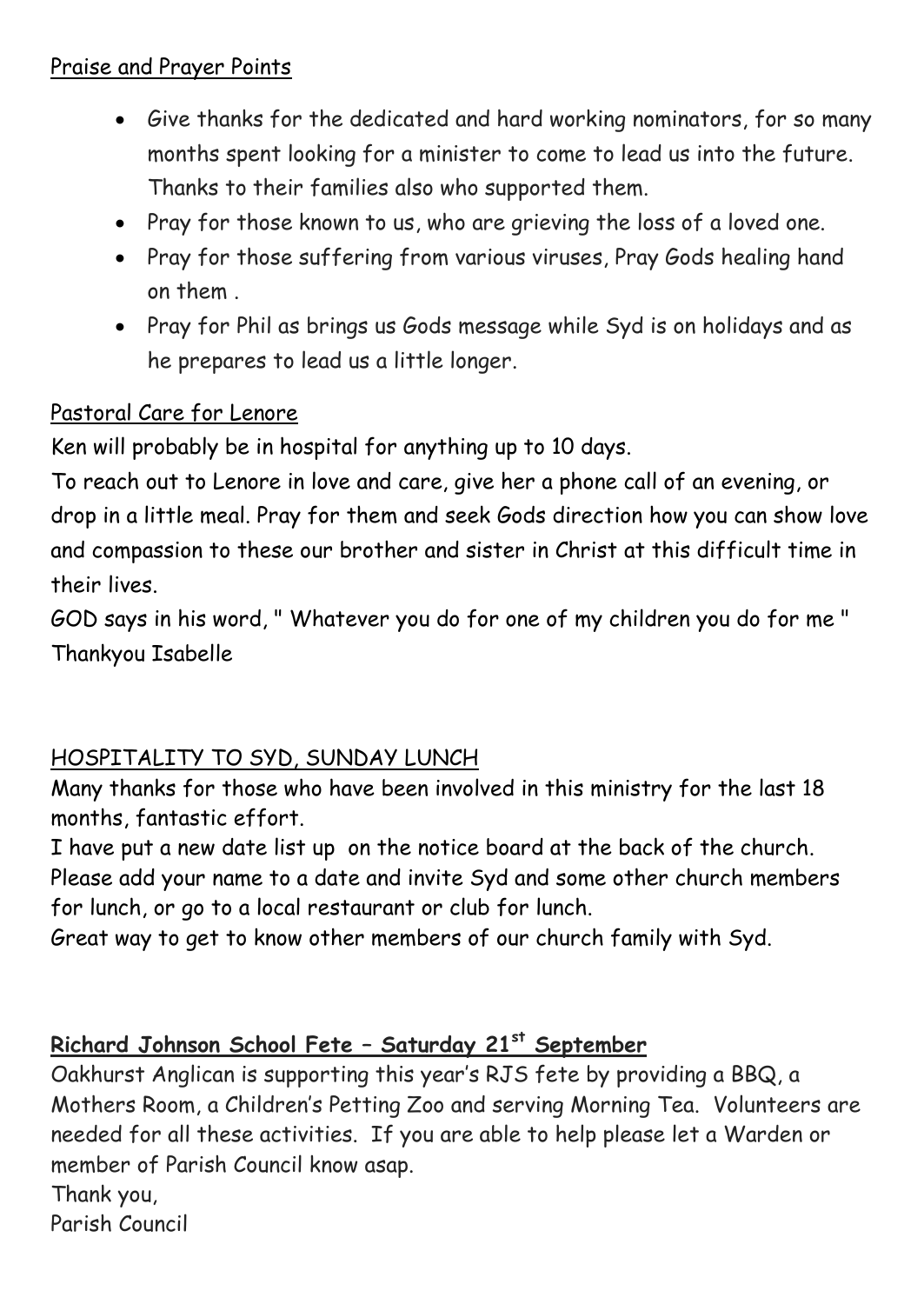## Food Drive

Oakhurst Anglican have been approached to operate a food drive in a few months time to collect items for the needy. It is envisaged that we would collect food as a church, but also parishioners would be encouraged to letterbox drop areas and door knock to collect items.

Parish Council is seeking someone who would be willing to organise this. This person would:

- Promote the food drive within the church
- Organise and distribute 'weekly shopping lists' to church members
- Seek volunteers to letterbox drop and doorknock
- Ensure streets are only doorknocked once

If you would be willing to serve as this organiser, please let a Warden, Parish Councillor or Syd know

Thank you, Parish Council

## **Bush Church Aid Money Boxes**

BCA money boxes are due to be returned. If you have a money box please bring it to church and give it to the treasurer Graham Keith, or place in the offertory bag.

Thank you

## Women's camp Friday 13th-Sunday 15th of September

If you are attending and haven't yet filled out a form in regards to rooming and dietary needs can you please see Carolyn today.

Due to a lack of interest and availability from the men the family day that was organised will no longer take place.

Don't forget your Operation Christmas child donations. We would really appreciate any donations for the following categories: something to wear, something to play with, something for school, something to love, something special, something for personal hygiene. There is a list of items that are and are not allowed in the shoe boxes on the back notice board if you are stuck for ideas.